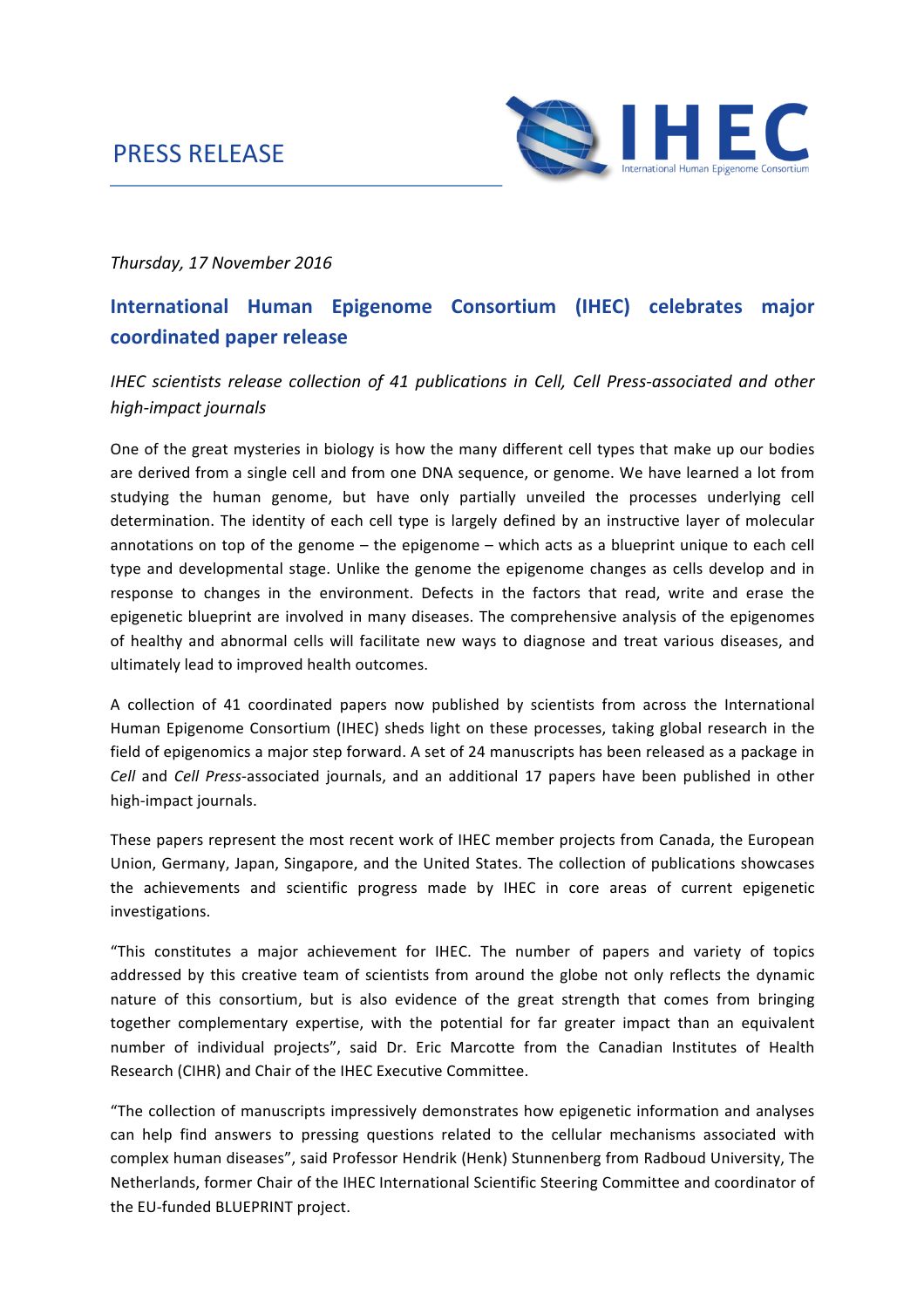

## **In a Nutshell: Key Findings from the Collection of Papers**

Key research findings presented in the collection can be collated into four broad categories with a *first* group of papers presenting a series of molecular and computational approaches to deconvolute distinct epigenomic signatures from tissues that contain a mix of different cell types.

A second group of publications highlights IHEC's significant efforts and investments to develop new computational tools for the access, distribution and sharing of epigenomic data via various channels to the community. The IHEC Data Portal is one example of the tools developed to bolster the more than 7,000 multi-dimensional datasets and make them accessible for widespread usage in biology and medicine.

In a *third* category, datasets produced by IHEC members were used to investigate molecular mechanisms underlying different cellular processes in normal and abnormal cell development. These analyses may in future help doctors to target the right treatments to the right patients.

A *fourth* group of papers in the collection uses epigenomic information to characterize how genetic variants affect the expression of genes, and how these genes in turn contribute to disease.

"With epigenomics research constantly advancing, IHEC itself evolves. We anticipate shifting our focus towards a number of potential new directions. IHEC has already started to expand its activities from data generation to increased integrative analyses and comprehensive data assessment. This will certainly be the path forward for IHEC in the future", said Dr. Martin Hirst from the University of British Columbia, Canada, and Chair of the IHEC International Scientific Steering Committee.

# **Reference**

The full collection of IHEC papers is available at: http://www.cell.com/consortium/IHEC

*###*

## *Notes to Editors*

## **About IHEC**

The International Human Epigenome Consortium (IHEC) is a global consortium with the primary goal of providing free access to high-resolution reference human epigenome maps for normal and disease cell types to the research community. IHEC members support related projects to improve epigenomic technologies, investigate epigenetic regulation in disease processes, and explore broader gene-environment interactions in human health. Current full members of IHEC include: AMED-CREST/IHEC Team Japan; DLR-PT for BMBF German Epigenome Programme DEEP; CIHR Canadian Epigenetics Environment, and Health Research Consortium (CEEHRC); European Union FP7 BLUEPRINT Project; Hong Kong Epigenomics Project; KNIH Korea Epigenome Project; the NIH/NHGRI ENCODE Project; the NIH Roadmap Epigenomics Program; and the Singapore Epigenome Project.